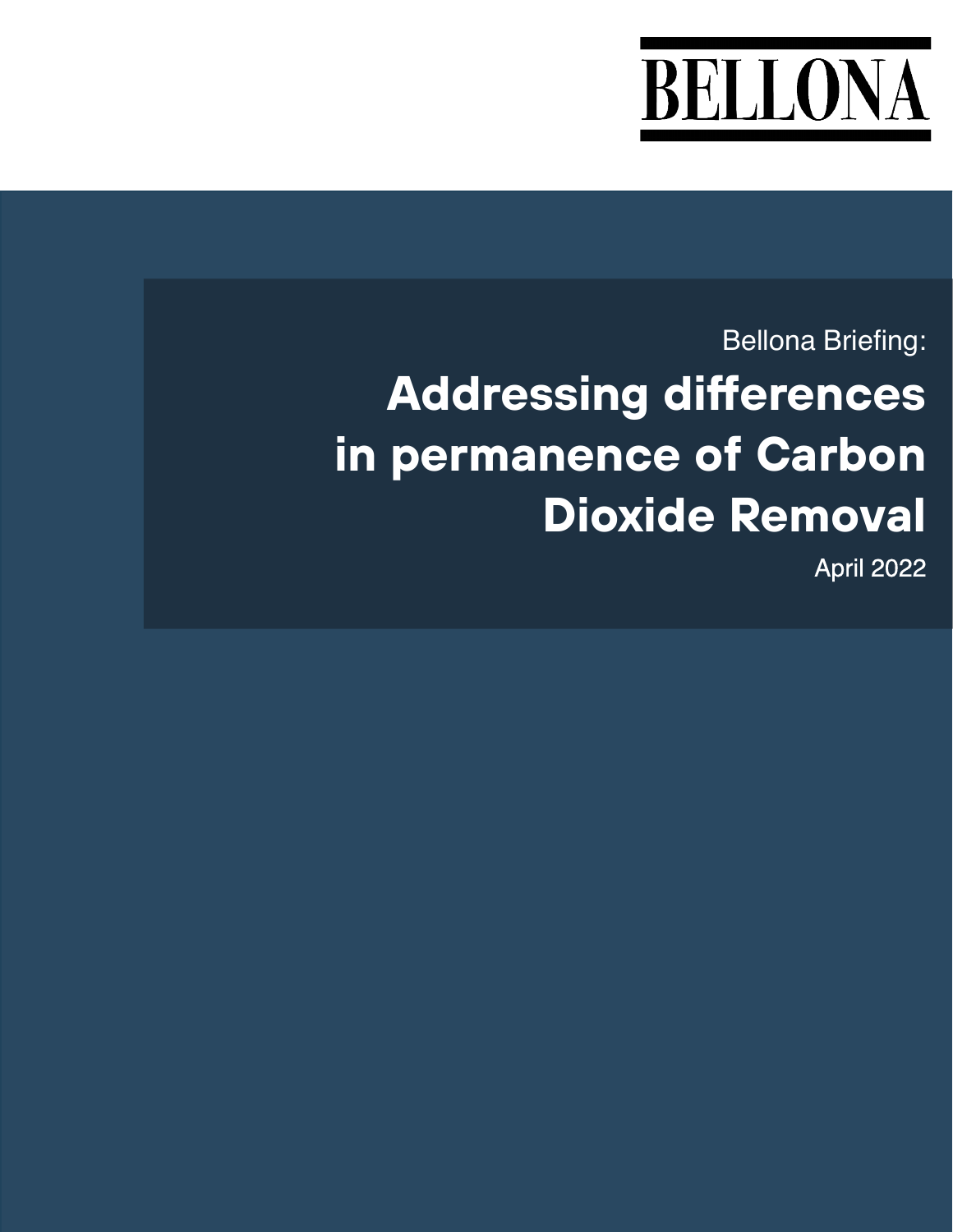# **Disclaimer**

Bellona endeavours to ensure that the information disclosed in this report is correct and free from copyrights but does not warrant or assume any legal liability or responsibility for the accuracy, completeness, interpretation or usefulness of the information which may result from the use of this report.

© 2022 by the Bellona Foundation. All rights reserved. This copy is for personal, non-commercial use only. Users may download, print or copy extracts of content from this publication for their own and non-commercial use. No part of this work may be reproduced without quoting the Bellona Foundation or the source used in this report. Commercial use of this publication requires prior consent of the Bellona Foundation.

#### **Authors:**

Adam Whitmore Mark Preston Aragonès

#### **Design and Layout:**

Rebecka Larsson Samantha Eleanor Tanzer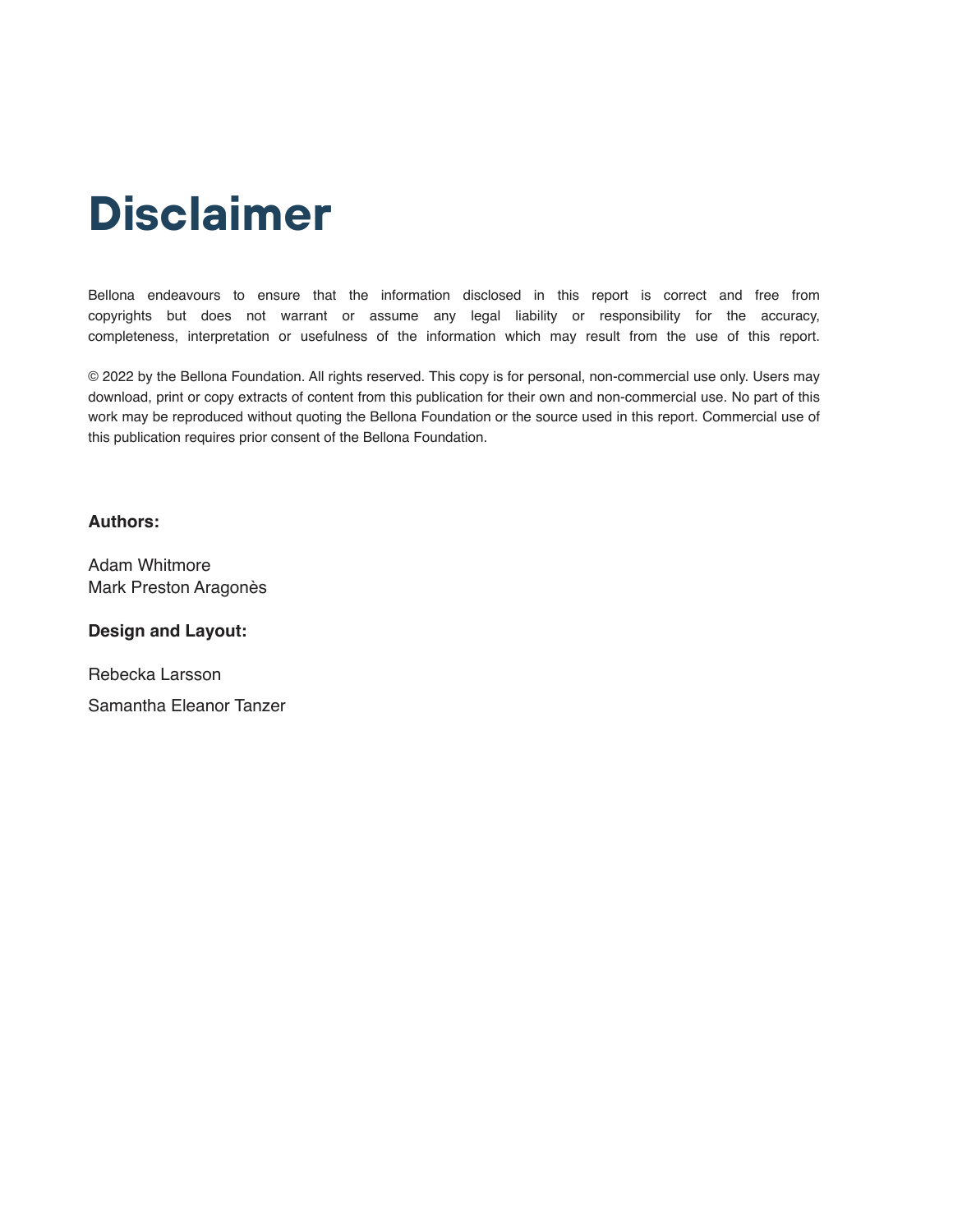# **TABLE OF CONTENTS**

|                                                                                                                                         | 4  |
|-----------------------------------------------------------------------------------------------------------------------------------------|----|
|                                                                                                                                         | 6  |
| <b>APPROACH 1 "SEPARATE POLICIES":</b><br><b>DISTINCT TREATMENT OF LONG AND</b><br><b>SHORT CYCLE REMOVALS</b>                          | 7  |
| <b>APPROACH 2: "EXCHANGE RATE":</b><br><b>SHORT CYCLE REMOVALS</b><br><b>DISCOUNTED BY A PROBABILITY</b>                                | 9  |
| <b>APPROACH 3: "PERMANENT</b><br><b>EQUIVALENCE", CERTIFICATES ARE</b><br><b>SOLD WITH AN OBLIGATION TO</b><br><b>REPLACE REVERSALS</b> | 13 |
| <b>CONCLUDING REMARKS</b>                                                                                                               | 14 |
|                                                                                                                                         |    |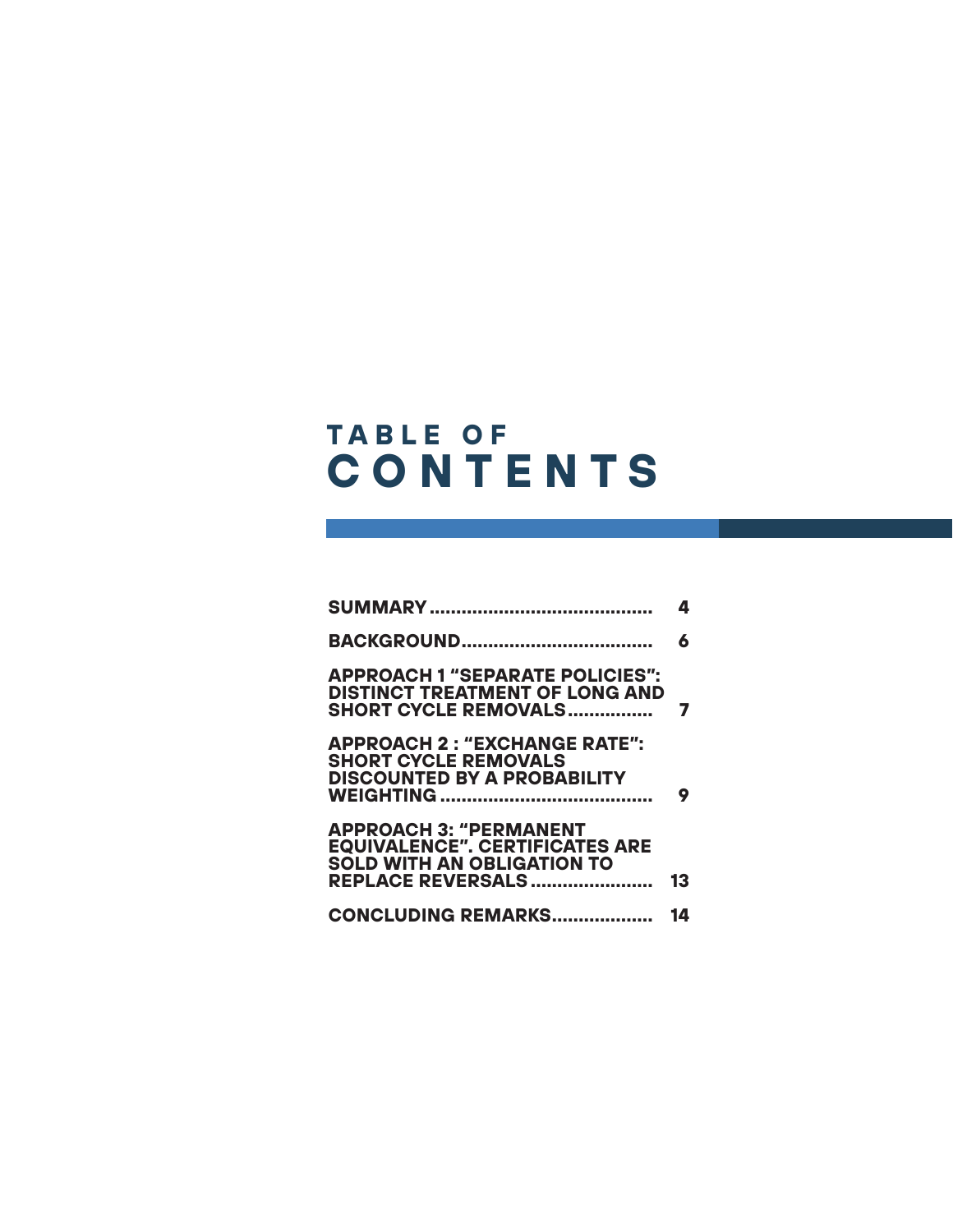# **SUMMARY**

**Different types of carbon dioxide removal differ greatly in the extent to which they are permanent. The risk of reversal is always present for land-based sinks and other types of removal based on short duration carbon cycles. In contrast, removals to geological storage are largely permanent. This Policy Brief paper sets out three broad approaches to recognising these differences.**



### **01 // APPROACH 1 SEPARATE POLICIES**

#### **DISTINCT TREATMENT OF LONG AND SHORT CYCLE REMOVALS**

Under this approach, policies are separate for the different broad types of removal, with limited fungibility and separate targets for each. Among other things, use of land-based removals would likely be restricted to balancing land-based emissions. They would not be eligible for balancing emissions of fossil carbon.



**02 // APPROACH 2 EXCHANGE RATE**

#### **SHORT CYCLE REMOVALS DISCOUNTED**

Under this approach, the cumulative probability of reversal is set in advance by regulation and is used to scale the number of removal certificates surrendered to meet obligations, creating an "exchange rate" between different types of certificate. For example, a 25% risk of reversal requires 1.33 certificates ("risk adjusted tonnes") to be surrendered to balance a tonne of emissions. Calculation of the risk of reversal takes into account estimates of the future direct and indirect effects of climate change, and risks arising from policy, and from management, ownership, and governance of projects.

An additional buffer or safety margin may be built to recognise uncertainties in the estimates of probabilities. For example, assessment may be based on confidence intervals of a distribution rather than the mean. Removals with a risk of reversal above a certain threshold could be deemed ineligible.

Under this approach the effect of the scaling parameter on certificate value is clear. However, it gives limited incentives for subsequent management, as the probability of reversal is set in advance. It is also potentially administratively quite burdensome if calculations are specific to detailed project characteristics (e.g. tree species), location and jurisdiction. Furthermore, the concept of probability based on an average outcome may not be robust to risks correlated across very large numbers of projects, for example mass dieback of forests.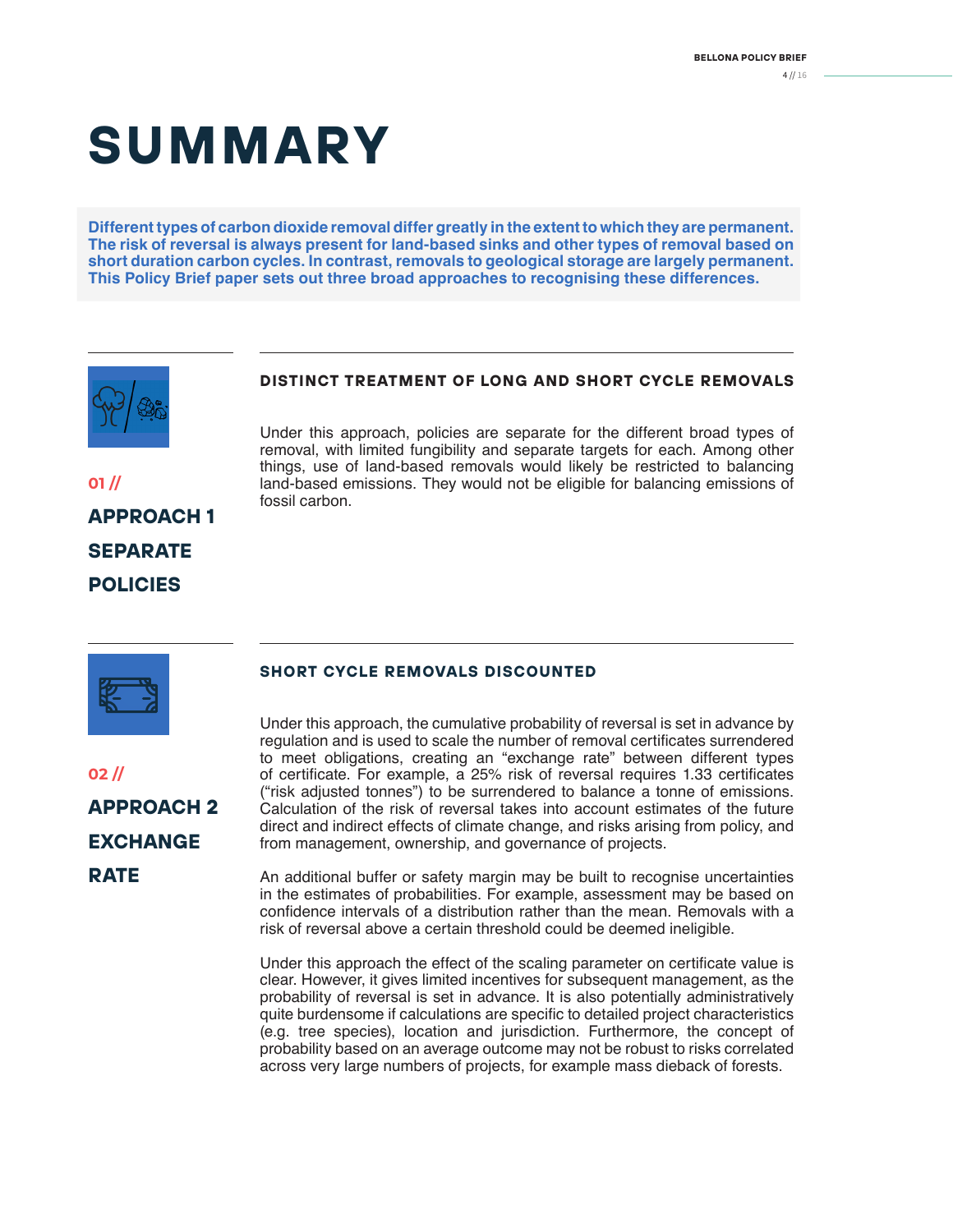

**03 //** 

#### **CERTIFICATES ARE SOLD WITH AN OBLIGATION TO REPLACE REVERSALS**

Under this approach, certificates for removals carry an obligation to make good any reversals at the time the reversal occurs, by creating or buying certificates to match any reversals. This obligation continues in perpetuity. There is no buy-out available from simply paying a carbon price.

**APPROACH 3 PERMANENT EQUIVALENCE**

As with Approach 2 it would be possible to specify a safety margin or buffer to recognise the presence of residual risks.

To mitigate the risk of default, holders of certificates must demonstrate they have the means to meet this obligation, for example through an insurance policy or funds held in escrow. Government may have a role here due to uninsurable risks.

The price of a certificate would reflect the cost of the storage project, the cost of insurance or funds held, and continuing Monitoring, Reporting and Verification (MRV) costs. It would thus be set by markets (at least in part). The equivalent of ratings for bonds may emerge over time for different types of certificates.

This approach uses market mechanisms to reveal the value of different types of removals, while ensuring permanence. It creates direct incentives to manage stores of carbon, and potentially covert to permanence, for example via Bioenergy with CCS (BECCS). However, continuing MRV is potentially costly.

There may also be an unwillingness among private sector parties to take on the required risks, reducing the supply of certificates. However, this would in any case reveal information about risks.

These three approaches are not mutually exclusive. For example, Approach 1 could be pursued to define the overall framework, including limited fungibility, with Approach 3 applied within the land-use sector. Similarly, a hybrid of Approaches 2 and 3 could be implemented.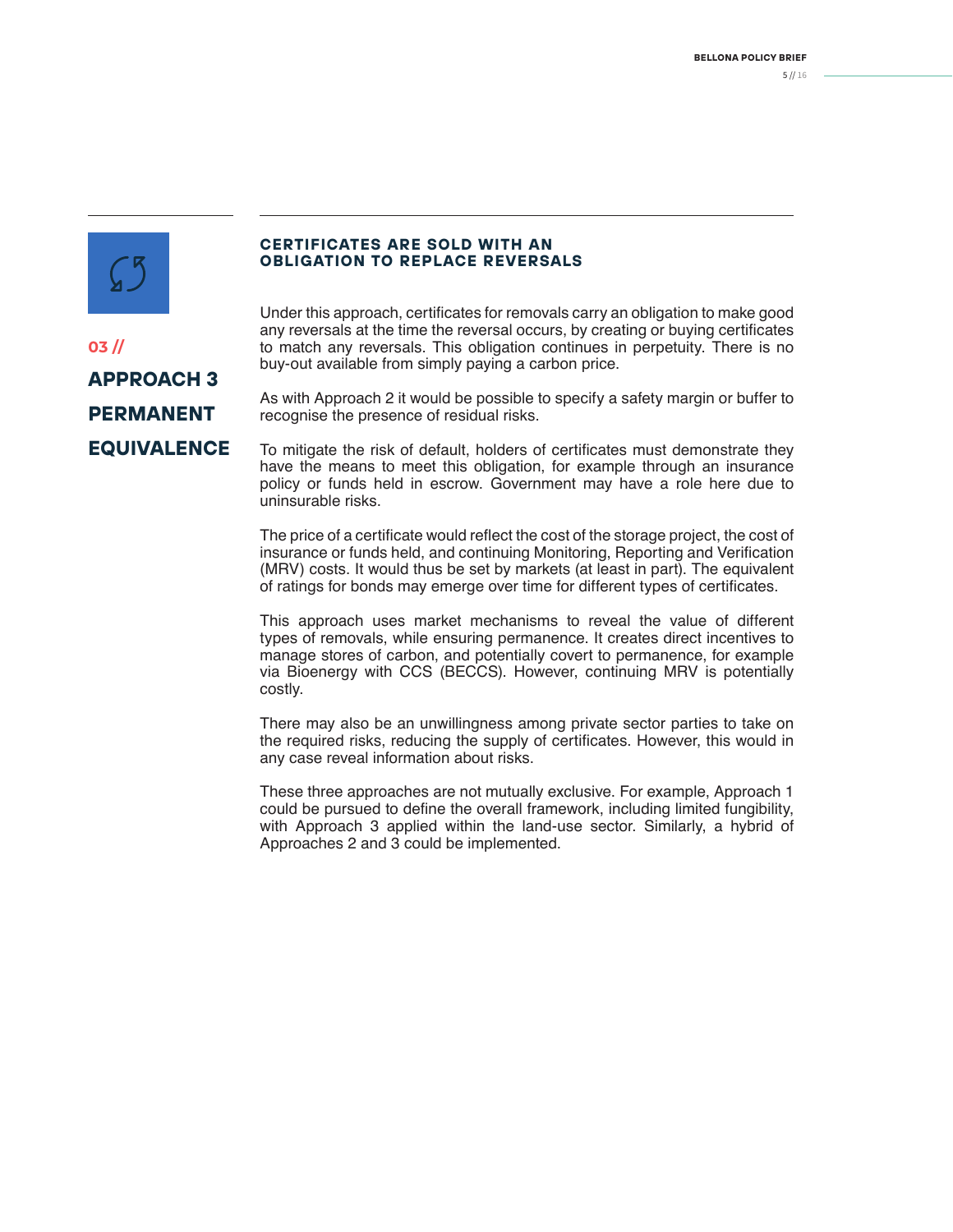# **BACKGROUND**

The removal of carbon dioxide from the atmosphere (Carbon Dioxide Removal - CDR) is widely acknowledged as having an essential role to play in reducing climate change.1 It is essential for balancing emissions that are hard to abate, such as some from agriculture and long-haul aviation. Beyond that, it is essential for eventually reducing atmospheric concentrations of  $CO<sub>2</sub>$  through netnegative global emissions.

However, securing the full climate benefits of removals requires that they are permanent and irreversible over very long timescales. Delaying emissions does not constitute a removal. This is because climate change depends, broadly, on the cumulative emissions of  $CO<sub>2</sub>$  to the atmosphere.<sup>2</sup> Delaying emissions through capture and subsequent release of  $CO<sub>2F</sub>$  does little to

change eventual cumulative total. It therefore has little effect on long-term climate outcomes, even if emissions are delayed by several decades. Nevertheless, there may be some benefit to temporarily reducing atmospheric concentrations, especially if this reduces or delays the peak in concentration of carbon dioxide in the atmosphere. This benefit may be relevant to assessing policies in some cases but does not constitute carbon removal.

**Methods for CDR have very different risks of reversal. For geological storage, part of very long carbon cycles, the risk of reversal is very low, and permanence can be largely guaranteed. In contrast, terrestrial sinks such as forests, which are part of a much shorter carbon cycles, risk substantial reversals over years or decades.3**

This creates a challenge in comparing the value for reducing climate change of different approaches to CDR. This briefing paper looks at three different approaches to addressing this challenge:



In each case removals from the atmosphere generate certificates. The unit of account in Approach 2 and Approach 3 is a tonne permanently (irreversibly) removed from the atmosphere. This briefing does not review how demand for certificates might be created nor how these certificates should be used. This might be, for example, through inclusion of permanent storage in an existing emissions trading system, establishing a separate trading system for certificates, or imposing requirements to meet separate targets.

In all cases, removals are assumed to be:

•bought or paid for by government or emitters;

•intended and expected to be permanent, with temporary measures (such as some types of soil treatment and most CCU) excluded;

•necessary for compliance of some kind, rather than voluntary; and

•where relevant, subject to necessary standards for biodiversity and indirect land use change.

**Certificates are assumed be generated by a net flow of atmospheric CO2 into storage. Adequate MRV is assumed to be in place, including MRV to measure changes to land-based carbon sinks, with local enforcement of standards and procedures. Measurement will need to take lifecycle emissions into account and only the net amount of CO2 removed should be certified (i.e. atmospheric CO2 stored minus lifecycle emissions).**

<sup>1</sup> See for example IPCC, 2018: Global warming of 1.5°C. An IPCC Special Report https://www.ipcc.ch/sr15/download/

<sup>2</sup> https://www.ipcc.ch/report/ar6/wg1/

<sup>3</sup> Similar reasoning applies to some man-made sinks, for example buildings.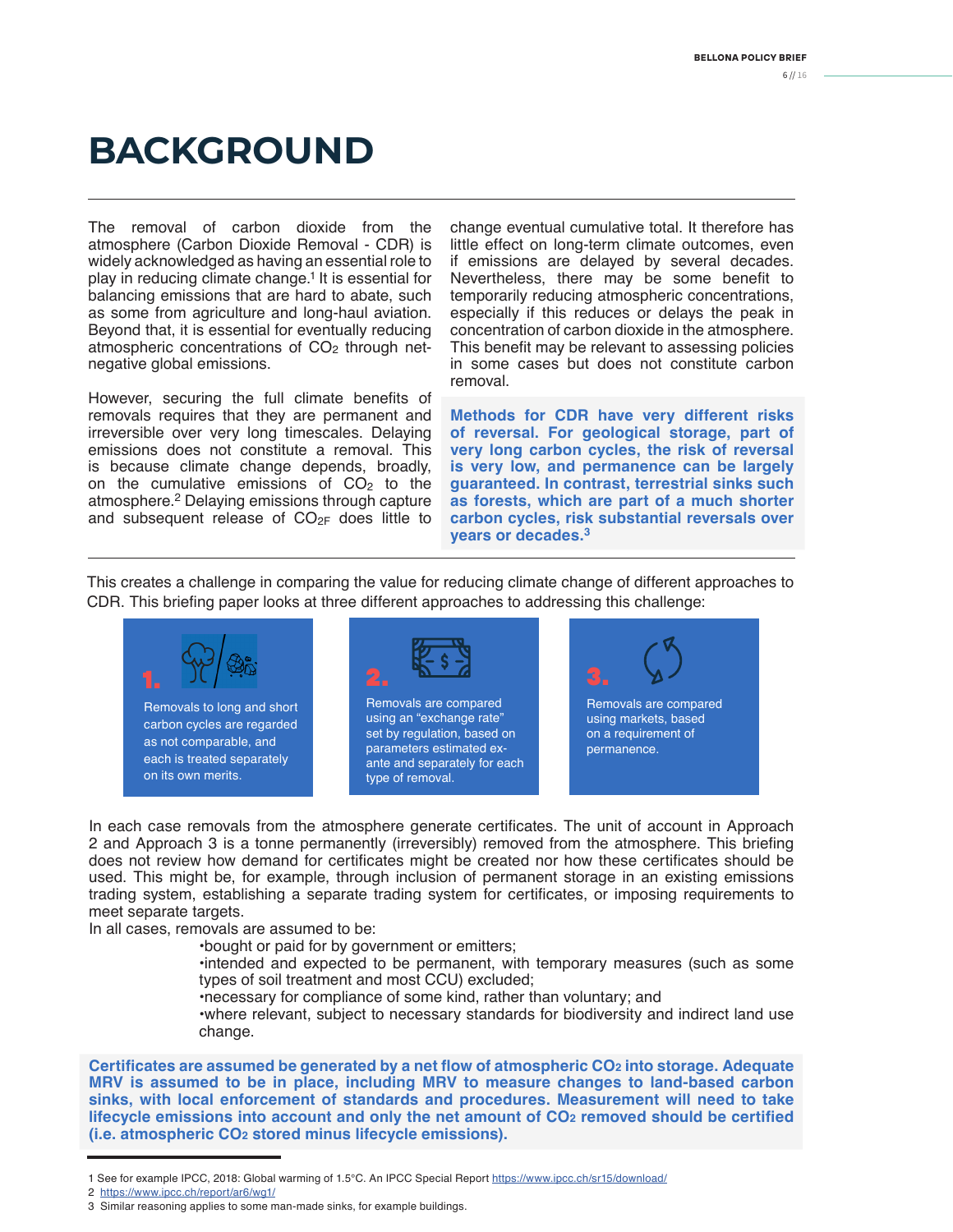# **APPROACH 1: "SEPARATE POLICIES": DISTINCT TREATMENT OF LONG AND SHORT CYCLE REMOVALS**

**Removals to geological storage and land-based sinks have quite different properties. Some of the main differences are summarised in the table. Under this approach they are not alternatives. It is assumed that both are needed ("and" not "or").** 

#### **TABLE: CHARACTERISTICS OF DIFFERENT TYPES OF CARBON DIOXIDE REMOVAL FROM THE ATMOSPHERE**

| <b>Type of storage</b>                                              | Capture from air to geological<br>storage                                    | <b>Capture from air to terrestrial sinks</b>                                                                                                                                                                                               |
|---------------------------------------------------------------------|------------------------------------------------------------------------------|--------------------------------------------------------------------------------------------------------------------------------------------------------------------------------------------------------------------------------------------|
| <b>Length of carbon</b><br>cycle                                    | Long (Many millennia to<br>millions of years)                                | Short (decades or centuries)                                                                                                                                                                                                               |
| <b>Risk of reversal</b>                                             | Very low                                                                     | Moderate to high                                                                                                                                                                                                                           |
| Cost                                                                | High to very high at present<br>but with substantial scope for<br>reduction. | Low to medium in short to medium term<br>(allowing for some benefits being distant<br>in time because, for example time taken<br>for trees to grow). However, long run MRV<br>costs and need for permanence may greatly<br>increase costs. |
| <b>Scale</b>                                                        | Currently small - about three<br>decades likely needed to reach<br>Gt scale  | <b>Readily scalable</b>                                                                                                                                                                                                                    |
| <b>Requirement</b><br>for continued<br>management and<br><b>MRV</b> | Low                                                                          | Moderate to high                                                                                                                                                                                                                           |

Their different properties require different policy approaches, including potentially different targets. There is limited fungibility between them. Policies and markets designed for one are mostly not used for the other, although there may be commonalities, for example in accounting frameworks. Within each broad type there may be further division. For example, different types of land use change may require different policy instruments.

Use of certificates generated by removals by land use could be restricted. Land based emissions, for example from agriculture, can be balanced by certificates from removals by land use (short cycle emissions vs. short cycle removals). However, emissions of fossil  $CO<sub>2</sub>$  need to be balanced by geological storage (long cycle emissions vs. long cycle removals), with land-based removals not eligible. However, land-based emissions could also be balanced by geological storage: a one-way gate.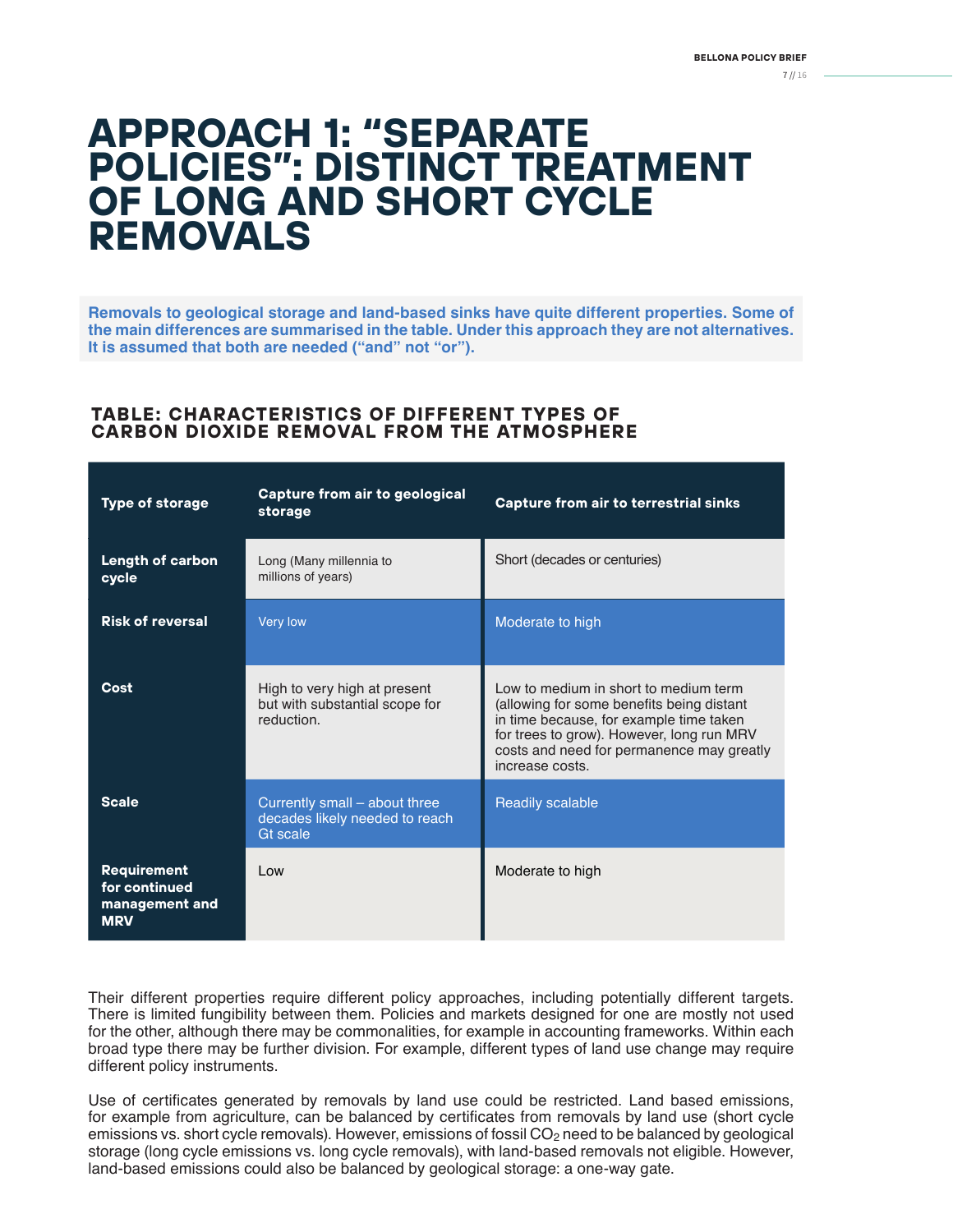#### **FIGURE 1: KEEPING DIFFERENT CARBON CYCLES SEPARATE**



Emissions of fossil carbon balanced by capture from the air to geological storage

Emissions from land use balanced by capture in landbased sinks

**Figure 1:** Carbon dioxide removal policy should make a clear distinction between the carbon cycle of the geosphere and biosphere. Geosphere carbon involves the extraction and return of carbon in geologic sinks, where it can reside for thousands or millions of years. Biosphere carbon involves the extraction and return of carbon to biomass, soils, and other sinks where carbon resides for years to decades or centuries.

#### **This approach has the advantages of simplicity and recognising different characteristics and risks. Each type of removal is treated in ways that recognise its particular characteristics.**

However, although different types of removal have different properties, policy makers often tend to see them as "basically doing the same job". For example, land-based storage is allowed for compliance under the UK's carbon budget, and (with limits) for the EU's Fit for 55 package. Consequently, policy makers are already comparing different types of removals, and will likely look to continue to do so. We therefore look at how they might usefully be compared to take account of different risks of reversal.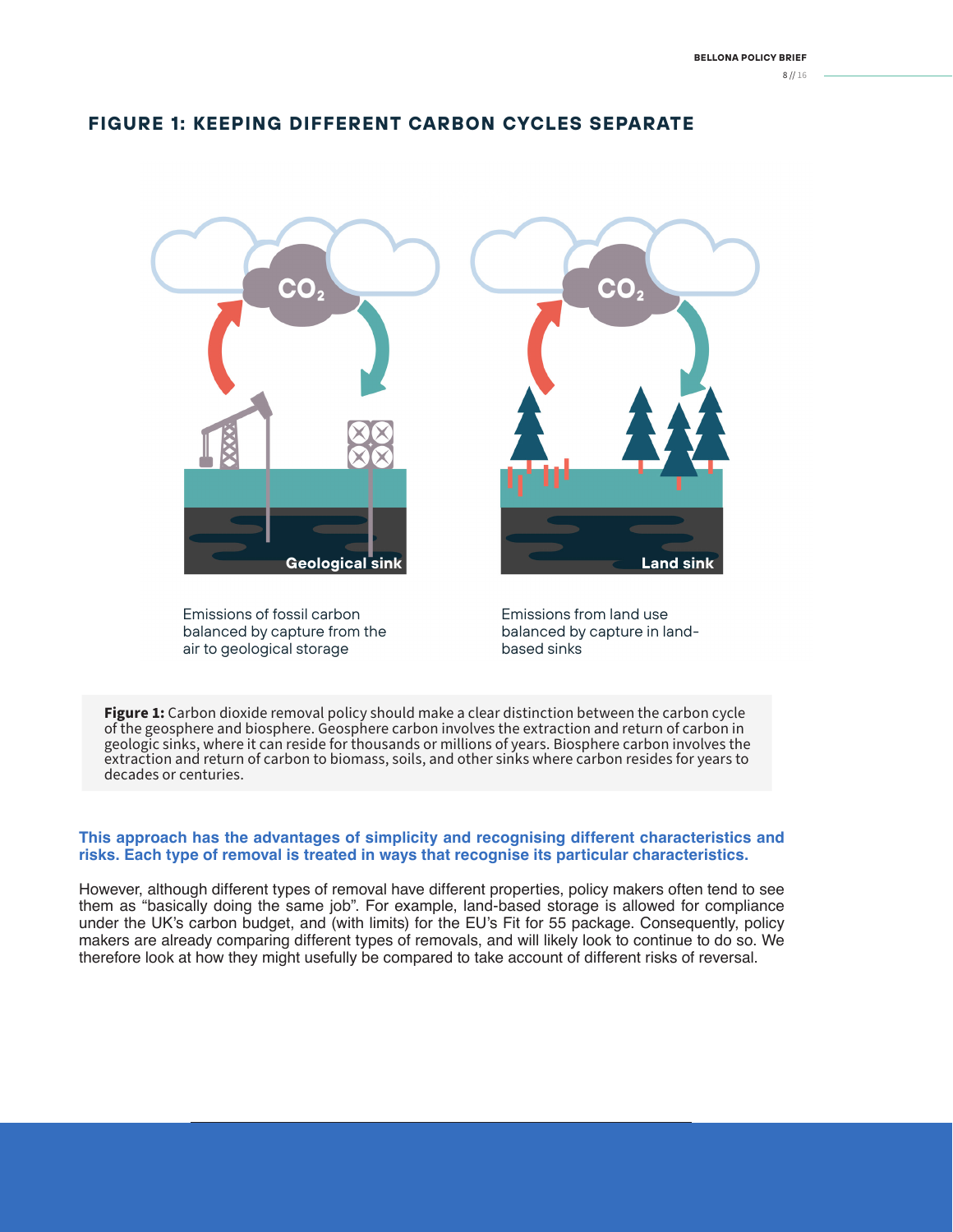# **APPROACH 2: "EXCHANGE RATE": SHORT CYCLE REMOVALS DISCOUNTED BY A PROBABILITY WEIGHTING**

**Under this approach, short carbon cycle removals are given lower values based on higher estimated probabilities of reversal.**<sup>4</sup> These probabilities are set by a regulator, which may be an independent body established for this purpose.

The regulator estimates cumulative probabilities of reversal based on the risks to which removals are subject, including:

- projected direct effects of climate change, varying over time, for example risks of drought and wildfire;
- projected indirect effects of climate change, again varying over time, for example pests leading to loss of trees;
- risk of land ownership change, with consequent changes to use; and
- the risk of inadequate governance and management, or policy changes, leading to stores being lost, for example due to deforestation.

Risks will be based on forward looking estimates, for example of climate related risks. There is an inevitable difficulty that types of risks may arise in practice that modelling had not anticipated.

Protocols for the modelling will need to be established so that calculations are transparent and replicable. Calculations need to be location specific, because the probabilities of reversal vary by:

- Geography, with different climate risks; and<br>Jurisdiction. with different risks c
- Jurisdiction, with different risks of administrative changes leading to reversal.

**UNDER THIS APPROACH, SHORT CARBON CYCLE REMOVALS ARE GIVEN LOWER VALUES BASED ON HIGHER ESTIMATED PROBABILITIES OF REVERSAL**

**//**

**The probability of reversal sets the value of each certificate generated by a removal.** Removals are in effect be converted to "risk adjusted tonnes". R is the cumulative probability of reversal. A certificate is defined as  $(1-R)\%$  of a permanently removed tonne, requiring  $1/(1-R)$  certificates to discharge the obligation of surrendering a tonne. For example, with a 25% chance of reversal, (1-R) would be 0.75, and 1.33 certificates would be needed be discharge each tonne of an obligation. R might in practice indicate large probabilities of reversal in some cases, e.g. R=0.9, and some threshold might be set, above which projects would not be eligible for certificates at all. The probability of reversal would be almost zero in the case of geological storage, so (1-R) would be very close to 1.

### **THE PROBABILITY OF REVERSAL SETS THE VALUE OF EACH CERTIFICATE GENERATED BY A REMOVAL.**

<sup>4</sup> Related ideas of multiple surrender have been suggested here: https://carbon-direct.com/2022/02/accounting-for-short-term-durability-incarbon-offsetting/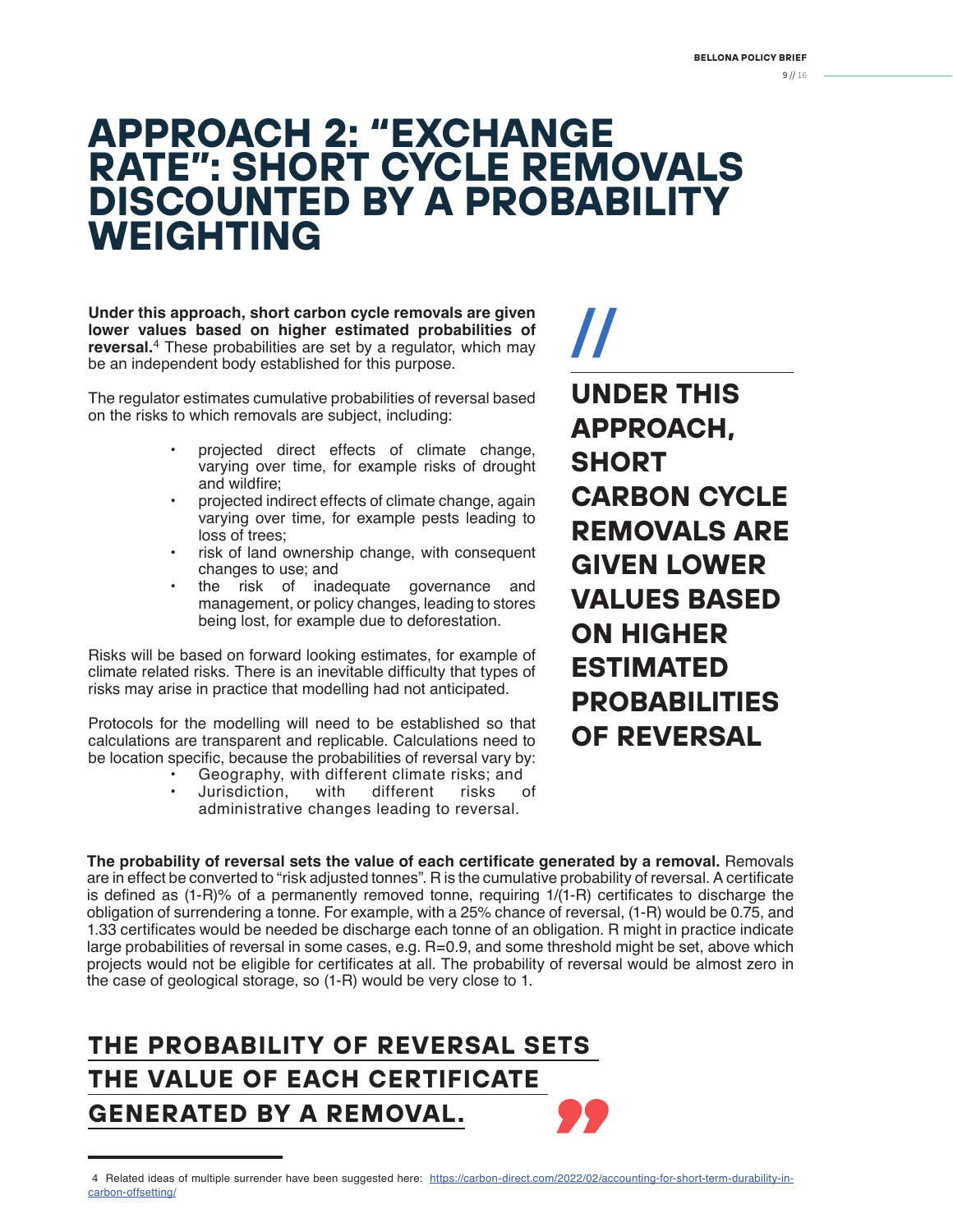#### **FIGURE 2: ADJUSTING VALUE OF REMOVAL TO THE ESTIMATED RISK OF REVERSAL**



**Figure 2:** Different carbon dioxide removal options have different risks of reversal. One option to compensate for this risk is for the removal credit to be based on the "average removal" over a defined timespan (e.g. one or more centuries). Therefore, the amount of removal that qualifies for a credit must exceed the "face value" of the credit of an amount large enough to compensate for any potential reversal over that timespan. This amount will vary with the CDR option used. As there is no ongoing liability to the credit-holder, a key consideration of this option is the need for obligations on some party for management to minimize risks of reversal.

The value of R, the cumulative probability of reversal, is fixed in advance of issuing the certificate for storage. No revisions subsequent are made to reflect changing assessments of probabilities.

Probabilities are cumulative, giving the total risk of reversal over time. The calculations would therefore likely have the following features:

- Based on estimating probabilities along different pathways, which are likely to be conditional on the state of the system, and likely the previous pathway.
- The pathways would include probabilities of different degrees of reversal in any year.
- Parameters would vary over time.
- It would be open for debate whether the calculation would include an inter-temporal discount rate.
- A finite time horizon would need to be set, because an infinite time horizon would lead to probabilities of reversal converging to 1 (except in some cases of an inter-temporal discount rate being used).

Some adjustment could also be made to recognise the value of temporary removals lasting many decades, for example in reducing peak atmospheric concentrations.

Parameter values would be inevitably uncertain, and may fail to foresee some risks entirely. An additional margin could be added to recognise this. This could be done, for example, by choosing a 97% confidence interval rather than the mean from a modelled distribution of risk of reversal. Alternatively, a simple factor might be applied. So, for example, with a modelled 30% probability of reversal, a base of  $R=0.3$  might become (say)  $R=0.6$ .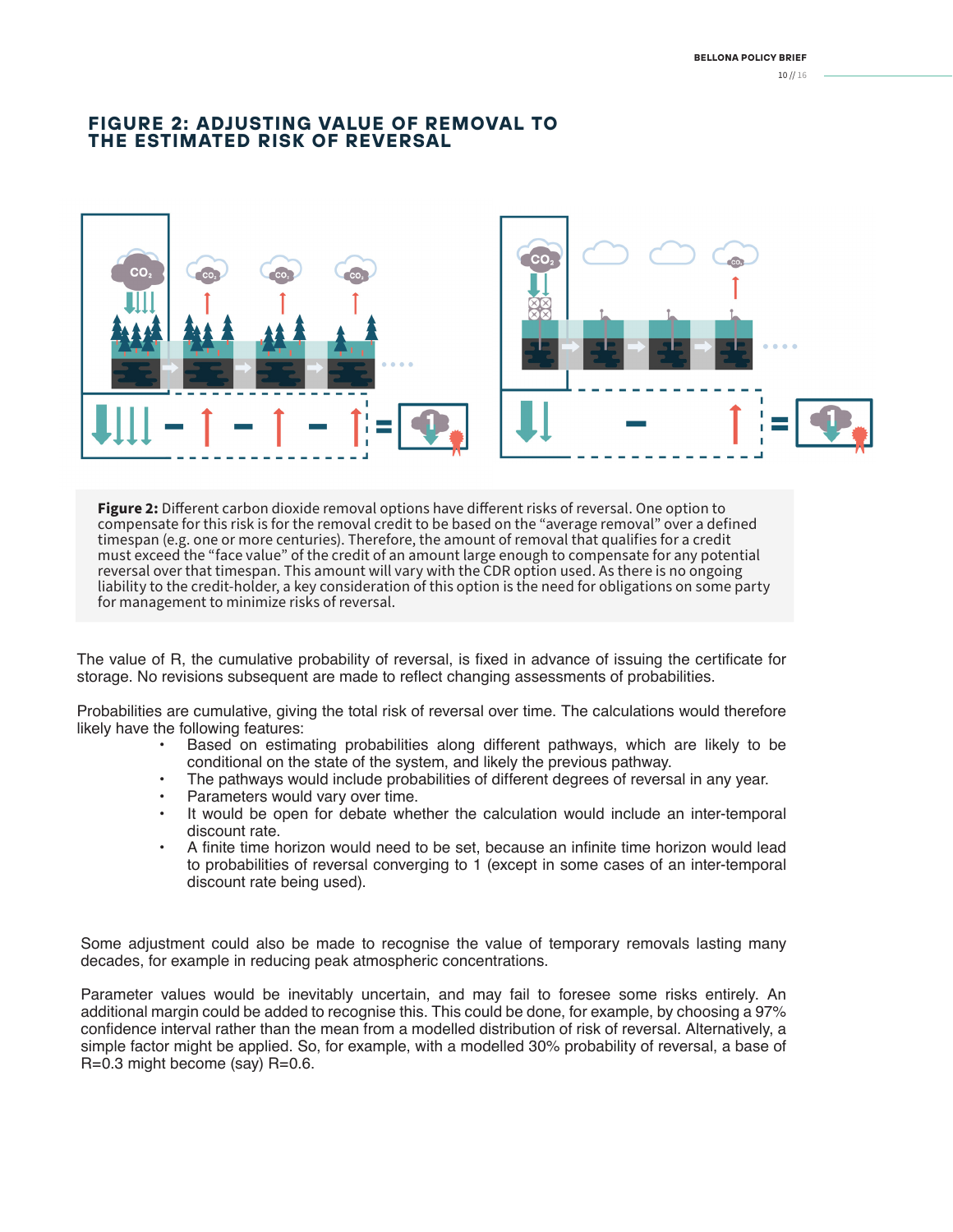# **ADVANTAGES AND CHALLENGES OF THIS APPROACH**



#### **01 //**

**THE ADVANTAGES OF THIS APPROACH INCLUDE THE FOLLOWING:**

- **• It recognises the value of permanence, and the different characteristics of different types of removals in this respect.**
- There is clarity and consistency of value of different types of removals.
- **• There is no long-term liability (in contrast to Approach 3) which may be attractive to certificate buyers.**
- There is no reliance on intermediaries or third parties, other than the regulator.



**02 // CHALLENGES TO THIS APPROACH INCLUDE THE FOLLOWING:**

- **• The probability of reversal may be correlated, for example if there is widespread dieback of forests, so that there is limited diversification in practice. Mitigating actions, such as ensuring geographical diversity of projects, may only partly address this risk. There may be a consequent risk that removals will turn out to be less than expected, even if a safety margin is included. (Conversely, estimates may be cautious and greater removals might be achieved.)**
- There is little incentive to manage the risk of reversal, for example by better land management, once certificates have been issued. This could in part be dealt with by contract terms requiring good stewardship, but these may be less effective than direct financial incentives.
- **• The parameters used will be highly uncertain, implying a potentially large margin and scale factor, which may reduce the value of certificates simply due to uncertainties present. This may in turn reduce supply.**
- Calculations may be administratively onerous given the number of products and the likely requirement for specificity of the calculations to project characteristics, location and jurisdiction. There will inevitably be a trade-off between administrative complexity of matching characteristics of each project and the increased accuracy of assessment that may result.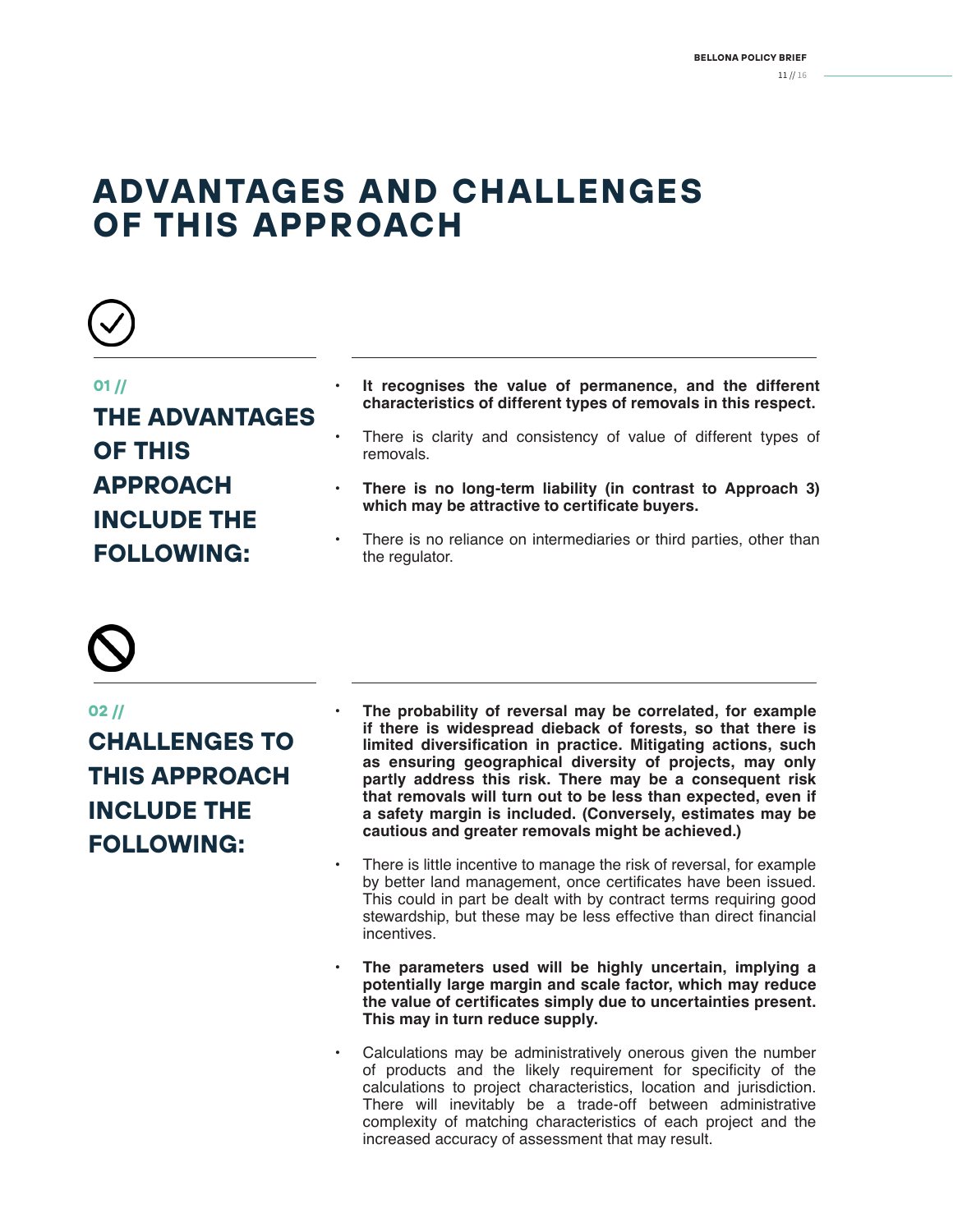# **APPROACH 3: "PERMANENT CE". CERTIFICATES ARE OBLIGATION TO REPLACE REVERSALS**

**An alternative to setting the exchange rate by regulation is to set it using a market-based approach. Again, a certificate with higher reversal risk would be less valuable. However, the reduction in value would be set differently.**

#### **THE BENCHMARK OF PERMANENCE**

Under this approach the certificate remains attached to a specific removal project, for example a particular reforested area. Each certificate is accompanied by an obligation to ensure permanence. This obligation is perpetual (at least until converted to permanent geological storage).

The obligation imposes a liability in the event of reversal. If the stored tonnes on which the certificate is based are released (a reversal) there is an obligation to buy (or create) certificates matching the tonnes released. The certificates used to make good any reversal need to be contemporaneous with or in advance of the outflow from storage. For example, replanting trees to absorb the same number of tonnes in future would not qualify. The holder of the obligation would need another existing forestry project or equivalent generating certificates now.

#### **FIGURE 3: CONTINUOUS OBLIGATION TO REPLACE REVERSALS**



**Figure 3:** To compensate for the risk of reversal of removals, a credit could come with the permanent obligation to maintain the total amount of removals. Therefore, the creditholder would be perpetually responsible to ensure additional removals in the event of a reversals. Failure to do so would nullify the value of the certificate. If the nullified certificate was used to balance an emission, a penalty would need be incurred for that past emission.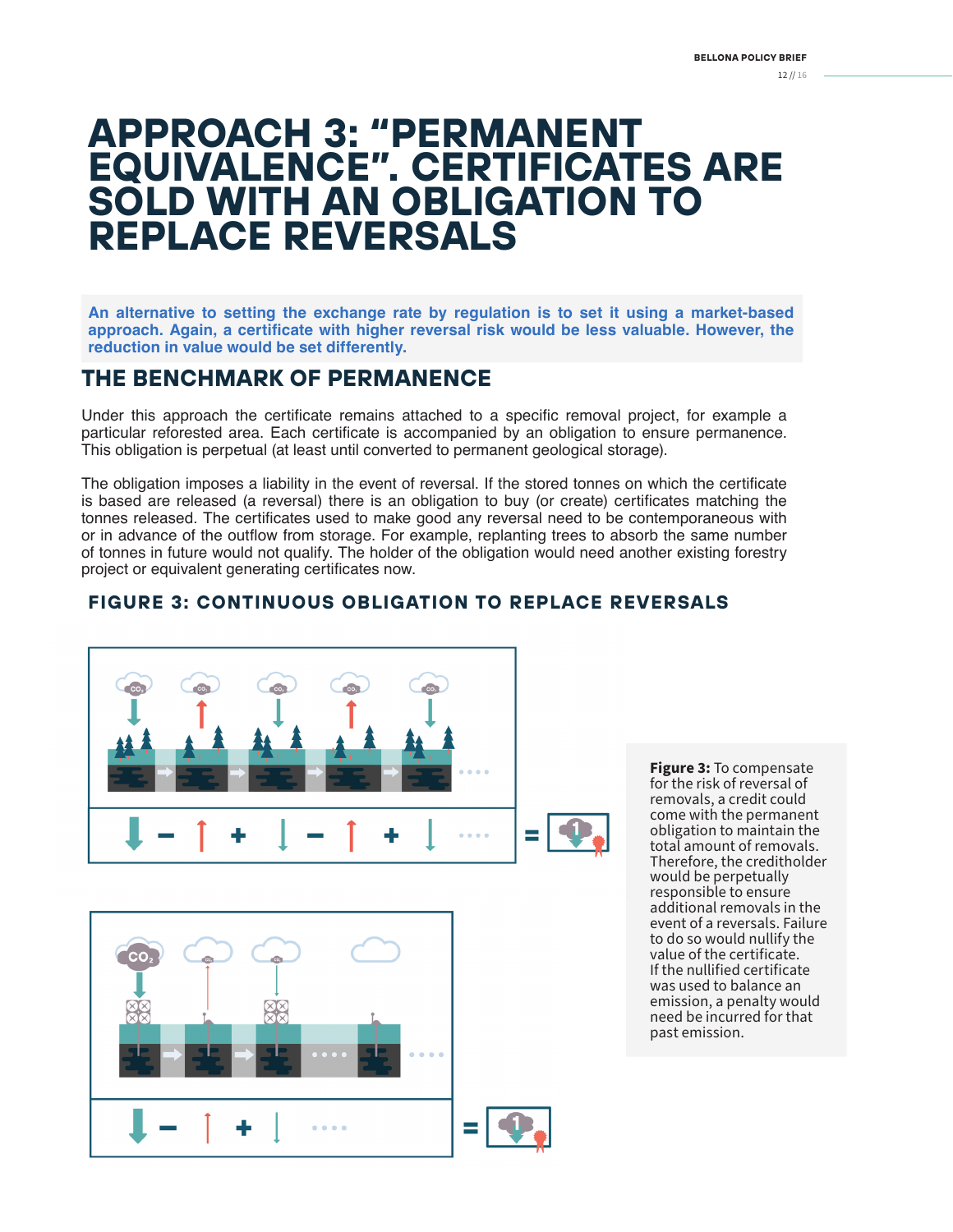#### **CONTINUED LIABILITY TO ENSURE PERMANENCE**

This would, in effect, put the penalty for reversal at a certificate price set by the cost of removals equivalent to those reversed. A buyout of the obligation by paying a separate carbon price would not be allowed.

This would create a continuing incentive to convert certificates to more permanent certificates, in particular geological storage.

Continuing insurance against reversal would likely be required by many projects to mitigate the risk of default. The main exception to this is likely to be governments, who would likely self-insure. The price for removals would likely be set by the cost of the storage project (including any continuing MRV), plus cost of insurance for permanence. Regulation would still define what is eligible as a removal, and set MRV requirements.

An alternative to insurance would be to hold funds in an escrow account sufficient to make good any reversals. The funds that need to be held may be set by regulation, based on the sort of calculations set out under Approach 2. This could vary with the cost of alternatives, so for example might come down over time as the cost of Direct Air Capture with CCS (DACCS) reduces.

If provisions of this type proved to be very expensive in practice this would give a strong market signal to develop DACCS more rapidly.

It would again be possible to include a margin or buffer, so a measured tonne of removals might only generate (say) 0.9 tonnes of removals. This could help:

- accommodate measurement or other uncertainties;
- allow for residual risks, for example of default; and
- recognise uninsurable risks.

**This approach would require management of storage over many decades, and perhaps a century or more. However, this does not appear to be an insuperable obstacle.** Private law contracts can handle commitments over at least many tens of decades, including for example:

- Private pensions c. 70 years
- Property leases up to 999 years in UK (limited to 99 years in California).

Reversal after many decades might incur reduced liability to reflect the value of keeping carbon out of the atmosphere in the interim.

#### **INSURANCE FOR REMOVALS**

It may be possible to include provisions to hand obligations over to government after a defined period (for example, 130 years).

It is likely that the equivalent of bond ratings would emerge for different products. The rating would be a guide, but would not set price, for example (purely for illustration): Geological storage would be AAA, woodland carbon units in UK might be A-, reforestation in poorly governed countries might be CCC+ and so forth.

Insurance companies would be need to be regulated specifically to ensure robustness to this type of risk. Measures such as stress tests and margin requirements would be needed, as with other licensing of financial institutions. It would probably be necessary for insurers to be robust to system level risk (for example mass die-back of trees) which may require them to have financial strength from areas outside the land use sector.

Insurance markets of this type may fail to emerge. There are already indications from insurance companies that natural disasters might become uninsurable due to climate change. This would mean that governments may need to act as insurer of last resort, perhaps effectively self-insuring on projects they establish themselves.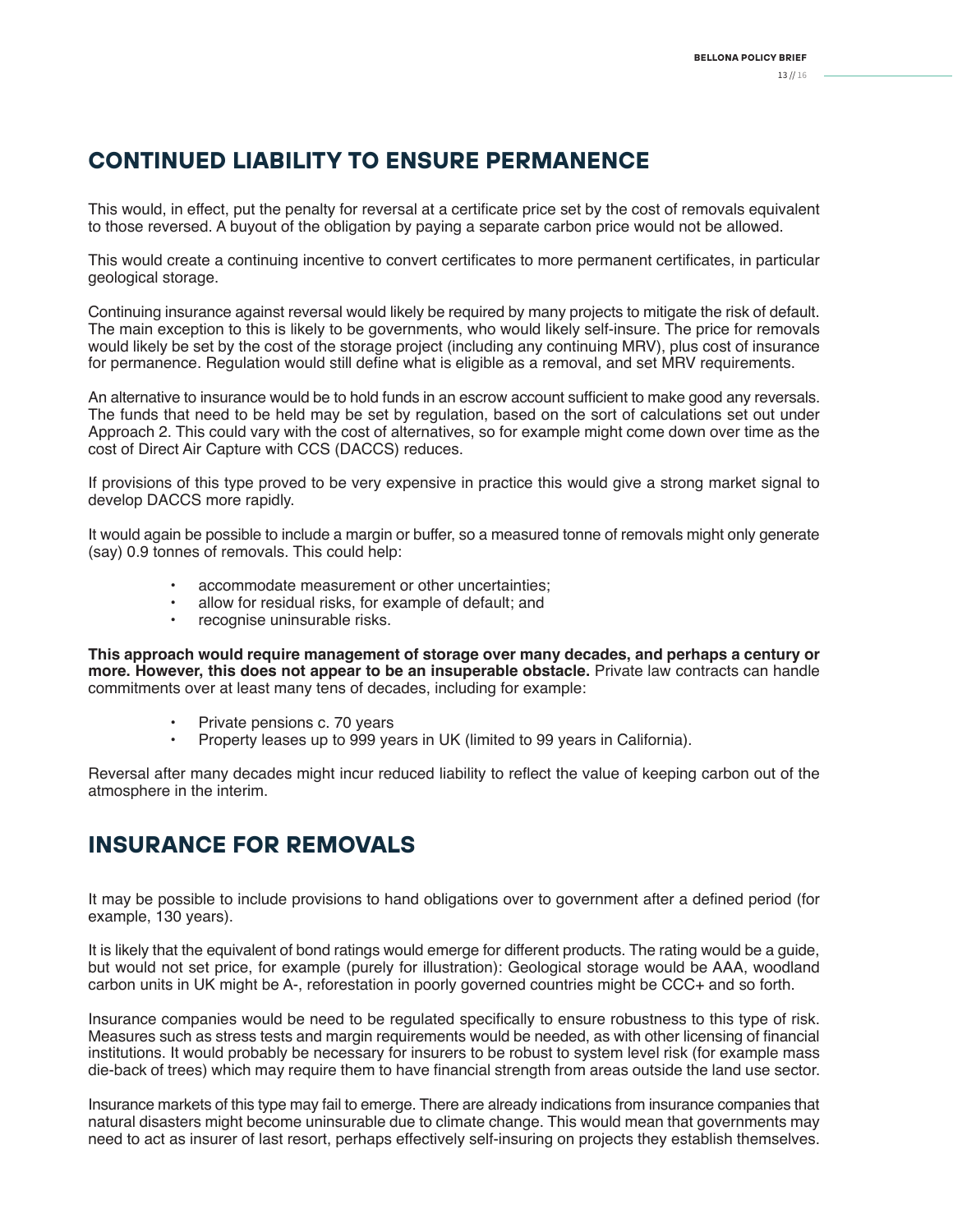The UK, with its relatively strong legal framework for emissions targets, illustrates how this approach may be challenging for governments. The UK is expecting land use removals to be part of meeting net-zero targets. The framework of legally binding five year carbon budgets implies that any reversals from land-based sinks would need to be balanced by additional removals within the five years. This would need to be done without recourse to international removals, which are excluded from the UK's interpretation of net-zero. Sourcing additional removals at short notice may be difficult and may require some sort of reserve of certificates to be established.

In any case governments will need to ensure the existence of legal infrastructure necessary for credible long-term private law contracts.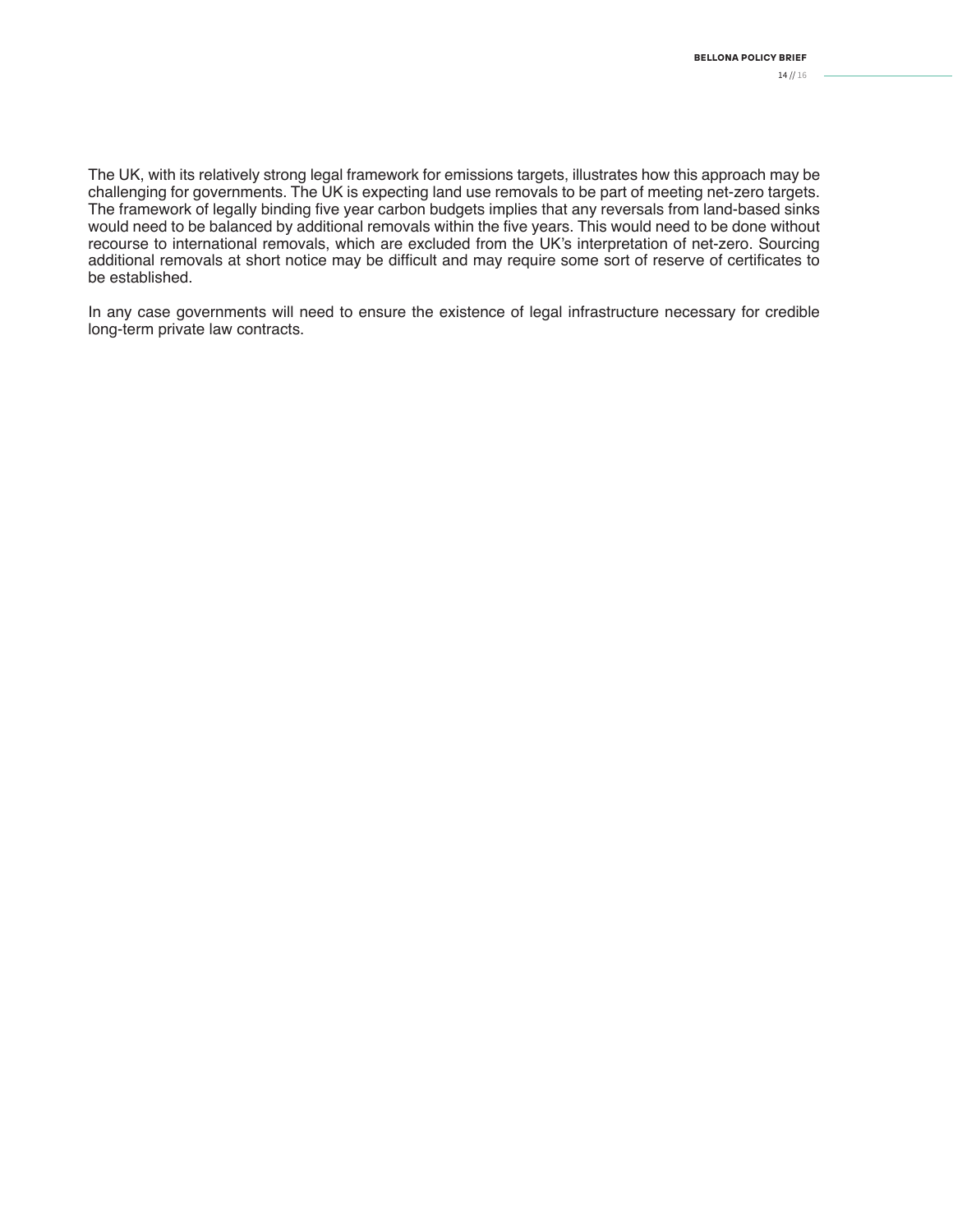# **ADVANTAGES AND CHALLENGES OF THIS APPROACH**



#### **01 //**

### **THE ADVANTAGES OF THIS APPROACH INCLUDE THE FOLLOWING:**

- **• It recognises the value of permanence, and the different characteristics of different types of removals in this respect.**
- It creates extended producer responsibility for certificates.
- **• It uses markets to reveal information about risks.**
- It creates incentives to manage risks including through project design, project management, and through diversification of types of project.
- **• It incentivises innovation, including for replacing removals with types that have greater permanence, for example using BECCS (though care is required to avoid double counting removals).**
- With constrained supply of permanent CDR at present, buyers could purchase more potentially reversible options in the short term, with incentives for these to be replaced over time by more permanent options.



#### **02 //**

**CHALLENGES TO THIS APPROACH INCLUDE THE FOLLOWING:**

- **• Risks may be uninsurable, or very expensive, which may deter projects. Government may therefore need to play a more active role if it is keen for projects to proceed.**
- There may be default on insurance contracts, even with regulation for robustness, especially in the event of correlated outcomes (e.g. mass dieback).
- **• There may be a risk of private sector upside but public downside in the event of systemic failure. The 2008 global financial crisis is a relevant precedent here.**